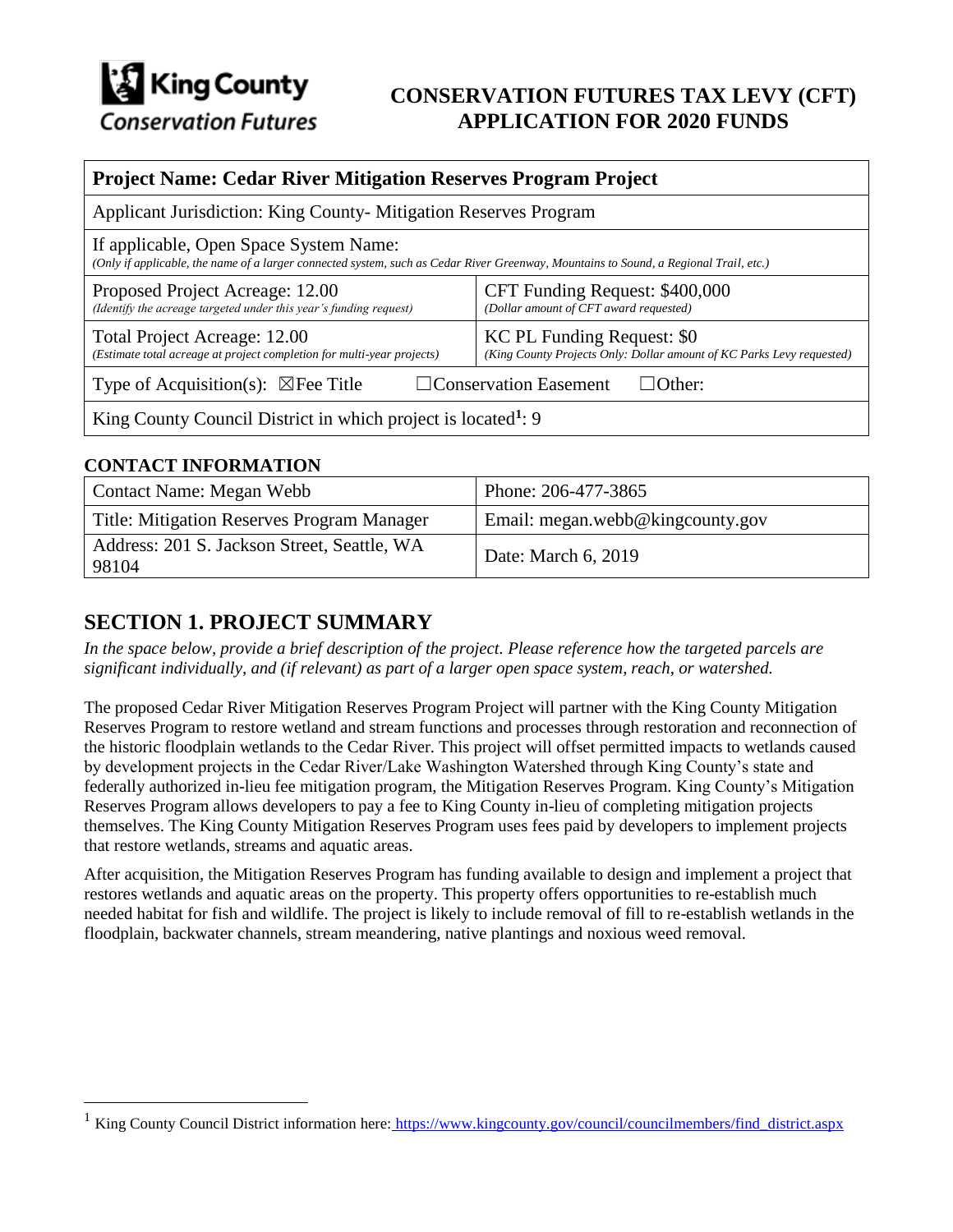## **SECTION 2. OPEN SPACE RESOURCES**

*Before answering Sections 2 & 3, please review "King County Conservation Futures (CFT) Application Evaluation Criteria." Please mark the checkbox for each criterion that applies to the parcels that are current funding targets. Then briefly describe in the space below how the proposed acquisition satisfies each marked criterion. Consider, if applicable, both the landscape and individual parcel level.*

- 
- 
- 
- 
- 
- $\boxtimes$  A. Wildlife habitat or rare plant reserve  $\Box$  F. Urban passive-use natural area/greenbelt
- $\boxtimes$  B. Salmon habitat and aquatic resources  $\boxtimes$  G. Park/open space or natural corridor addition
- $\boxtimes$  C. Scenic resources  $\Box$  H. Passive recreation opportunity/unmet needs
- ☐ D. Community separator ☐ I. Equity/opportunity area projects that seek to redress  $\Box$  E. Historic/cultural resources historic disparities in access to open space

**A. Wildlife habitat or rare plant reserve:** In addition to salmonid habitat, the property provides habitat for multiple wildlife species, including black bear, bobcat, cougar, elk and red fox.

**B. Salmon habitat and aquatic resources:** The Cedar River flows adjacent to this property. This section of the Cedar River contains threatened Chinook, and it contains coho and sockeye salmon. This project would restore wetlands, aquatic habitat, native vegetation, and contribute to the goals of the WRIA Chinook Salmon Conservation Plan. The project would connect and restore floodplain wetlands, protect and restore riparian vegetation, add channel complexity and reintroduce shallow water rearing and refuge habitat for salmonids.

**C. Scenic Resources:** This property provides and protects views of the Cedar River and the adjacent floodplain where wetlands will be restored. The property can be seen from SR169, which crosses the Cedar River immediately downstream.

**G. Park/open space or natural corridor addition:** The property would become part of King County's open space. Trails and structured recreation are not planned, however, the property is located adjacent to the Cedar River Trail and Fred V. Habenicht Rotary Park. The public will be able to bird and wildlife watch, enjoy views of natural wetlands and backwater channels and possibly see salmon from the adjacent trail and park. This property will add to the scenic beauty in and around the Maple Valley area of unincorporated King County.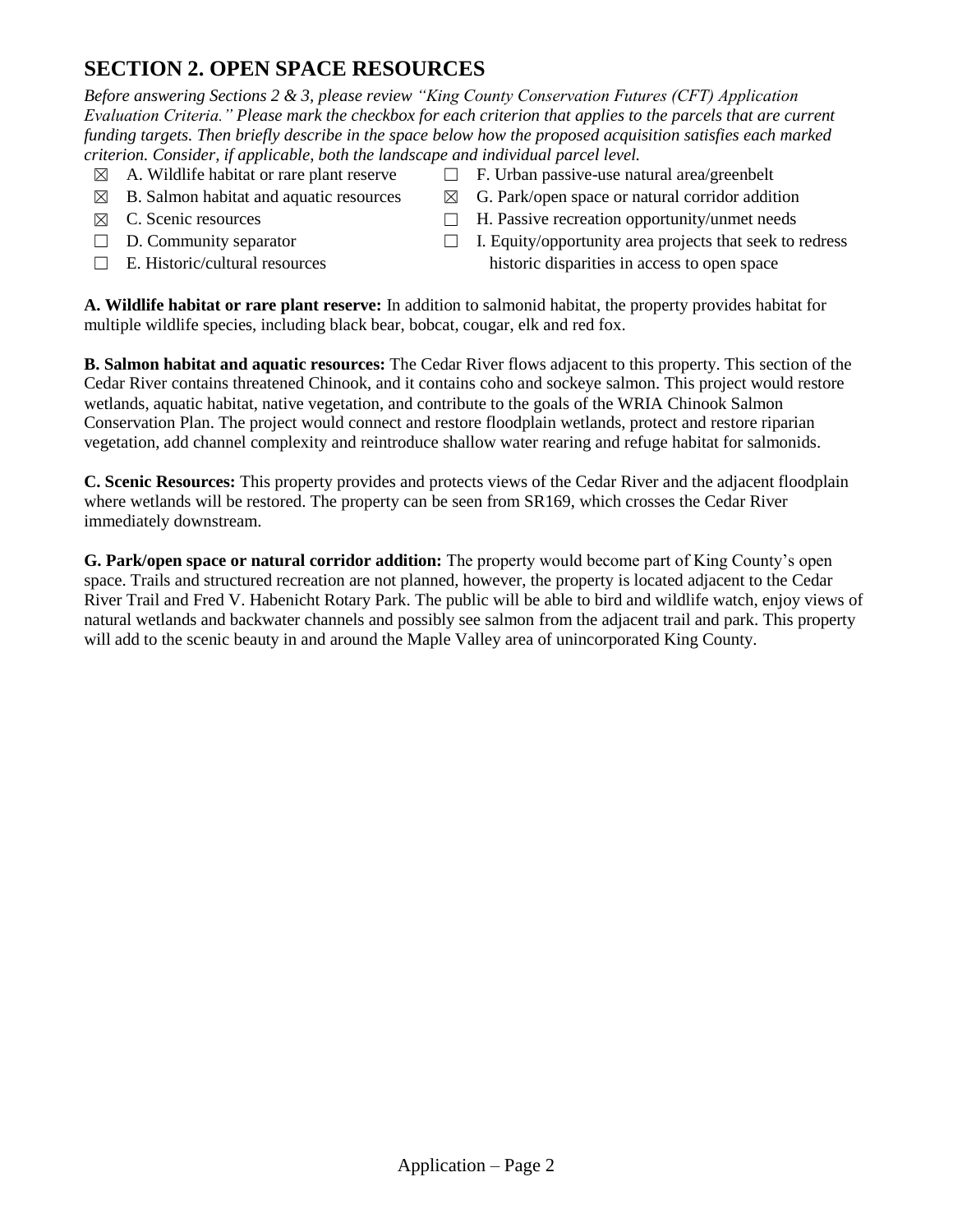## **SECTION 3. ADDITIONAL FACTORS**

*Please mark the checkbox for each criterion that applies to the parcels that are the current funding targets. Then briefly describe in the space below how the proposed acquisition satisfies each marked criterion.*

- $\Box$  A. Educational/interpretive opportunity
- $\boxtimes$  B. Threat of loss of open space resources
- $\boxtimes$  C. Feasibility: Ownership complexity/willing seller(s)/community support
- $\boxtimes$  D. Describe any public or private partnerships that will enhance this project
- $\boxtimes$  E. Is the property identified in an adopted park, open space, comprehensive, or community plan?
- ☐ F. Transferable Development Rights (TDR) participation

**B. Threat of Loss of Open Space Resources:** The property is currently vacant and the landowner is trying to sell the property. Delaying acquisition of this land could result in a missed opportunity for conservation.

**C. Feasibility:** The property owner is working with a real estate agent, but has not yet listed the property due to water damage caused by a roof leak. The owner is interested in selling the property. King County has initiated the appraisal process.

**D. Partnerships:** King County may partner with Western Rivers Conservancy to aid in landowner outreach and negotiations. The project will partner with the King County Mitigation Reserves Program, which has committed to fund partial acquisition costs as well as the costs of implementing a project on the site. King County's Mitigation Reserves Program works under the guidance of an interagency review team that includes representatives from multiple agencies including the U.S. Army Corps of Engineers, Washington State Department of Ecology, Environmental Protection Agency, Muckleshoot Indian Tribe Fisheries Division and many others. This group works together to approve and select sites and to review project designs. The interagency review team works together with the King County Mitigation Reserves Program to ensure impacts associated with development are offset through implementation of a restoration project on a selected site.

#### **E. Is the property identified in an adopted park, open space, comprehensive, or community plan?:** The

WRIA 8 Chinook Salmon Conservation Plan identifies the areas around the Cedar River as the highest priority tier 1 habitats. Specifically, several projects are identified in the Dorre Don reach of the Cedar River, which includes this property. Although a project is not specifically identified on this property, the proposed project has the potential to contribute to the habitat goals for the Cedar River.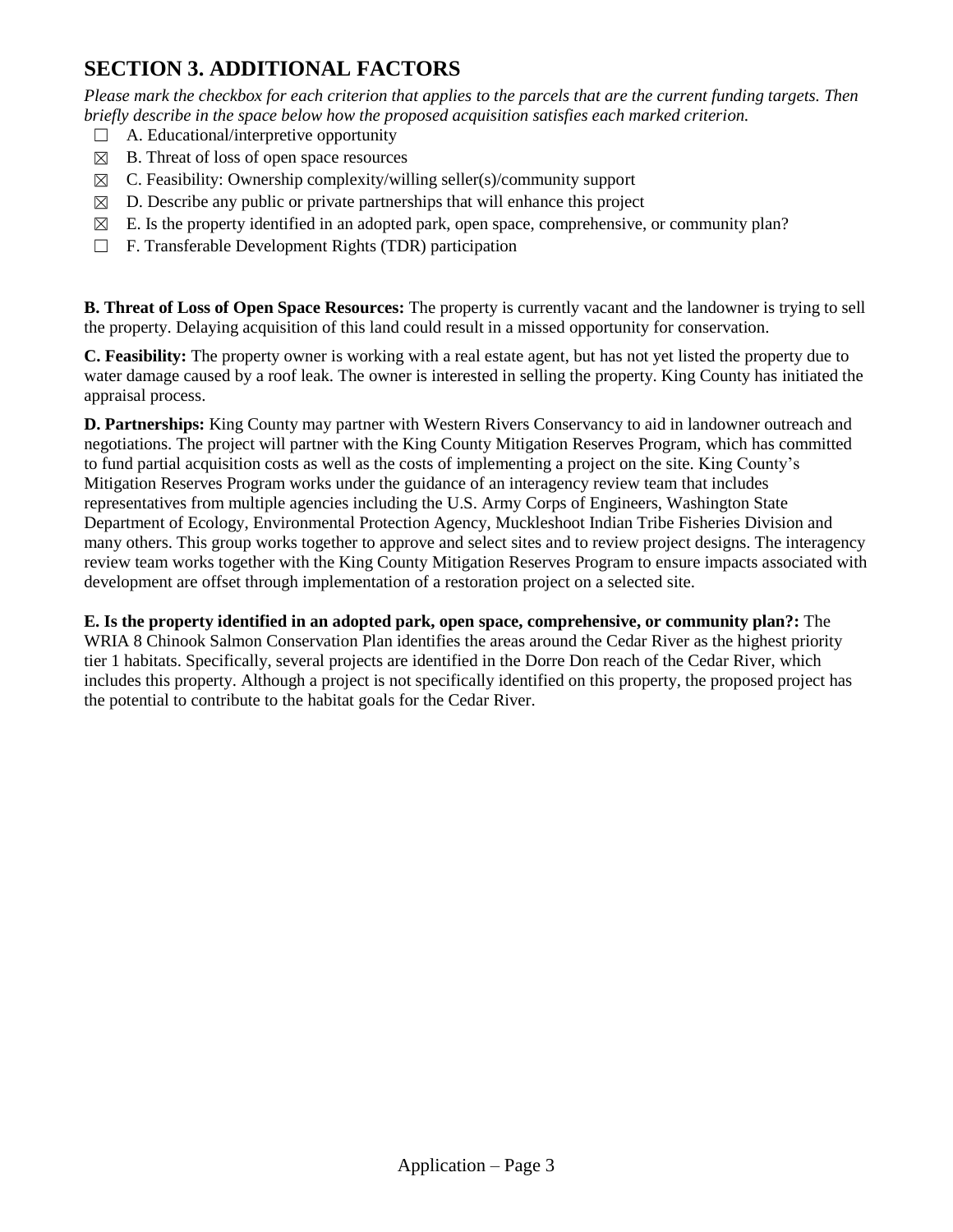## **SECTION 4. PARCEL DETAILS**

- A. Please provide information about the parcels that are current and future funding targets.
	- **i. Parcels that are Current Funding Targets** i.e., those parcels which would be acquired with requested funding, shown in red on your maps. Find this information on Assessor's Report/Property Details accessed through King County iMAP [\(https://gismaps.kingcounty.gov/iMap/\)](https://gismaps.kingcounty.gov/iMap/). Add more rows if needed.

| <b>Parcel</b><br><b>Number</b><br>(do not use)<br>hyphen, e.g., |         |                              | Assessor's<br>"Appraised<br>Land | Assessor's<br>"Appraised<br><b>Improvements</b> | <b>Estimated Cost</b><br>to Purchase<br><b>Desired Property</b> | <b>Property</b><br><b>Interest</b><br><b>Sought</b> (fee,<br>easement, or |
|-----------------------------------------------------------------|---------|------------------------------|----------------------------------|-------------------------------------------------|-----------------------------------------------------------------|---------------------------------------------------------------------------|
| 1234567890)                                                     | Acreage | $\gamma$ Zoning <sup>2</sup> | Value $\mathfrak{v}^3$           | Value"                                          | <b>Interest</b>                                                 | TBD)                                                                      |
| 0922069030                                                      | 12.00   | $RA-5$                       | \$915,000                        | \$534,000                                       | \$800,000                                                       | Fee                                                                       |

**ii. Future Funding Targets** - i.e., those parcels shown in yellow on your maps. Please list the parcel numbers here (no additional information needed):

N/A

 $\overline{a}$ 

B. How did you estimate the cost to purchase parcels? (e.g., appraisal, estimate from assessor's values, etc).

The cost to purchase the parcel was estimated using a preliminary appraisal that took into account the poor condition of the home. A formal appraisal will be completed prior to acquisition. Related costs associated with the acquisition were also included in the estimate.

C. Are any parcels are enrolled in the Current Use Taxation program (a voluntary conservation program)? **<sup>4</sup>**

No, the parcel is not enrolled in the Current Use Taxation program.

#### **SECTION 5. PROPERTY USE, STEWARDSHIP, AND MAINTENANCE**

A. What is the intended future use of the property (e.g., passive recreation, habitat restoration, timber management, agricultural production)? Will this land be available for public use?

The property will be restored through the King County Mitigation Reserves Program and maintained in public ownership.

B. How will the property be stewarded and maintained, and using what funding? Does the property lend itself to volunteer stewardship opportunities or community participation?

King County's Water and Land Resources Division will manage the maintenance of the project area for at least 10 years as required by regulatory agencies and mitigation requirements associated with the project. This work will be funded by the King County Mitigation Reserves Program. Following the 10 year performance period of the project, on-going maintenance of the property will transfer to King County Parks. A final long term management and maintenance plan will be developed in coordination with regulators and Parks staff as a requirement of the final year of the performance period.

C. What are the biggest challenges you anticipate in managing this site?

In the near-term, the home will need to be demolished to avoid unauthorized occupation. In the long-term, the property will be maintained and managed by the Mitigation Reserves Program for a minimum of 10 years and

<sup>&</sup>lt;sup>2</sup> Please explain what the zoning designation means if you don't think it would be evident to the committee.

<sup>&</sup>lt;sup>3</sup> Parcels enrolled in Current Use Taxation for "Forestry" may not have a valid "appraised land value" or acreage.

<sup>4</sup> Visi[t www.kingcounty.gov/incentives,](http://www.kingcounty.gov/incentives) and use the "Interactive Map" to check enrollment for your target parcel(s).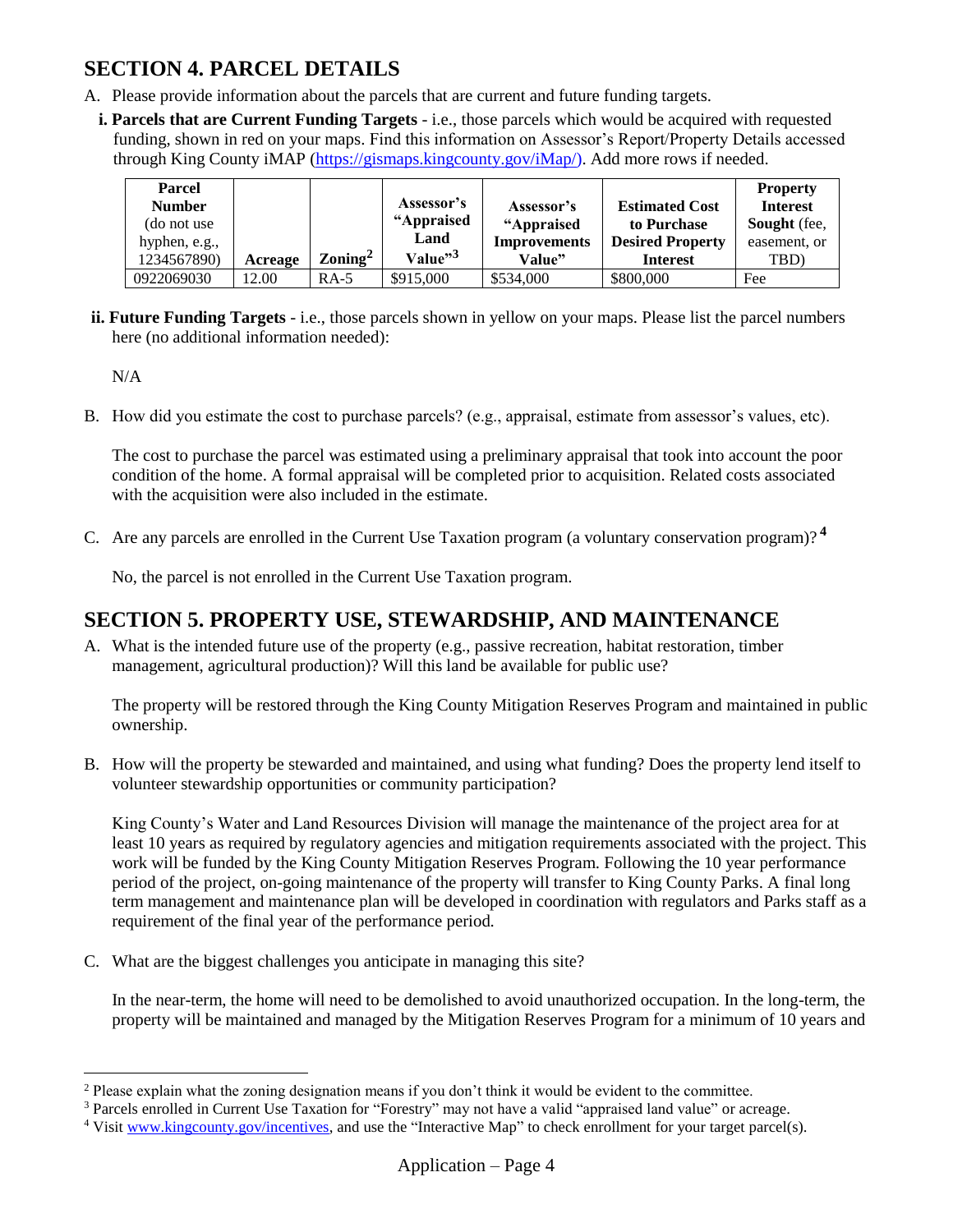funding is available for this. After 10 years, the property is proposed to be maintained by King County Parks. At that point, the property will be fully restored, so the only expected challenges include weed management.

D. Will you be purchasing and demolishing any structures on the target parcel(s)? Explain why this is necessary.

The home on the property would be demolished following acquisition. The Mitigation Reserves Program will fund demolition of the structures. The existing home is in poor condition and is located entirely within the FEMA floodway and FEMA 100-year floodplain. It is necessary to remove the home to fully restore the site.

E. Do you intend to reserve any part of the site for non-CFT-eligible activities, such as more intensive recreation or retaining a structure on a fee purchase? (Funds used for that purchase can't count as CFT match.)

No.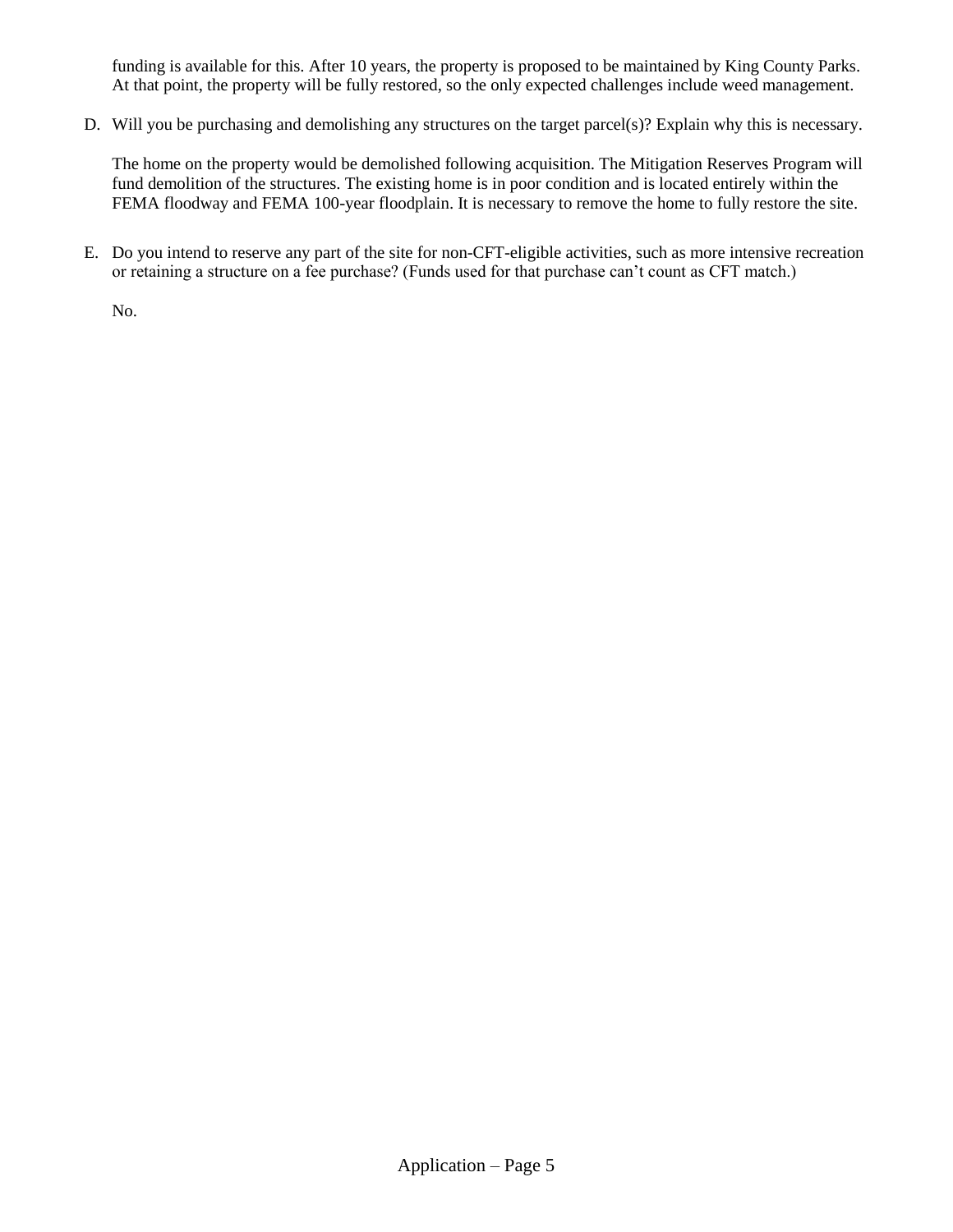#### **SECTION 6. PROJECT BUDGET**

*Please provide budget information for the parcels that are the current funding targets.*

#### **FUNDING REQUEST**

|                                                       | <b>REQUESTED AMOUNT</b> |
|-------------------------------------------------------|-------------------------|
| <b>CFT Funding Request</b>                            | \$400,000               |
| KC Parks Levy (PL) Request (for county projects only) | \$0                     |
| <b>Total Funding Request</b>                          | \$400,000               |

#### **TOTAL CFT PROJECT COSTS**

| PROJECT COSTS                                                | <b>ESTIMATED DOLLAR AMOUNT OR RANGE</b> |
|--------------------------------------------------------------|-----------------------------------------|
| Total property interest value                                | \$360,000                               |
| Title and appraisal work                                     | \$15,000                                |
| Closing, fees, taxes                                         | \$5,000                                 |
| <b>Relocation costs</b>                                      | <b>NA</b>                               |
| Hazardous waste reports                                      | \$2,000                                 |
| Directly related staff, administration and legal costs       | \$18,000                                |
| Only if applicable: Value of land used as match <sup>5</sup> |                                         |
| <b>Total Estimated Project Costs</b>                         | \$400,000                               |

#### **FUNDING/MATCH TABLE**

 $\overline{a}$ 

*Please document the sources of match that you have secured, or intend to seek, towards the parcels that are the current funding targets. If you don't yet have match secured, please note how you plan to obtain it. If you seek a match waiver (based on equity/opportunity area determination), please write "Match Waiver Requested" in table below and complete Supplemental Form #1: Equity/Opportunity Area Determination.*

| <b>CFT FUNDING</b>                       | <b>Date Funding Secured</b>     | <b>Dollar Amount</b> |  |
|------------------------------------------|---------------------------------|----------------------|--|
| <b>CFT Funding Request</b>               | N/A                             | \$400,000            |  |
| <b>Past CFT Funding Available</b>        | N/A                             | N/A                  |  |
| (i.e., funds remaining from past awards, |                                 |                      |  |
| to be spent on current target parcels)   |                                 |                      |  |
| <b>MATCH FUNDING SECURED</b>             |                                 | <b>Dollar Amount</b> |  |
| Sources/Status:                          | <b>Date Funding Secured</b>     |                      |  |
| <b>Mitigation Reserves Program</b>       | 2018                            | \$400,000            |  |
|                                          |                                 |                      |  |
| <b>MATCH FUNDING STILL SOUGHT</b>        |                                 | <b>Dollar Amount</b> |  |
| Sources/ Plan to obtain match?:          | <b>Date Funding Anticipated</b> |                      |  |
|                                          |                                 |                      |  |
|                                          |                                 |                      |  |

 $<sup>5</sup>$  If you are providing cash match, ignore this instruction. If your match consists of a land trade or the cash value of recent</sup> open space purchases, please reflect the match property's estimated value in the "Value of land used as match" row. Your "Total Estimated Project Costs" will include this match property's estimated value.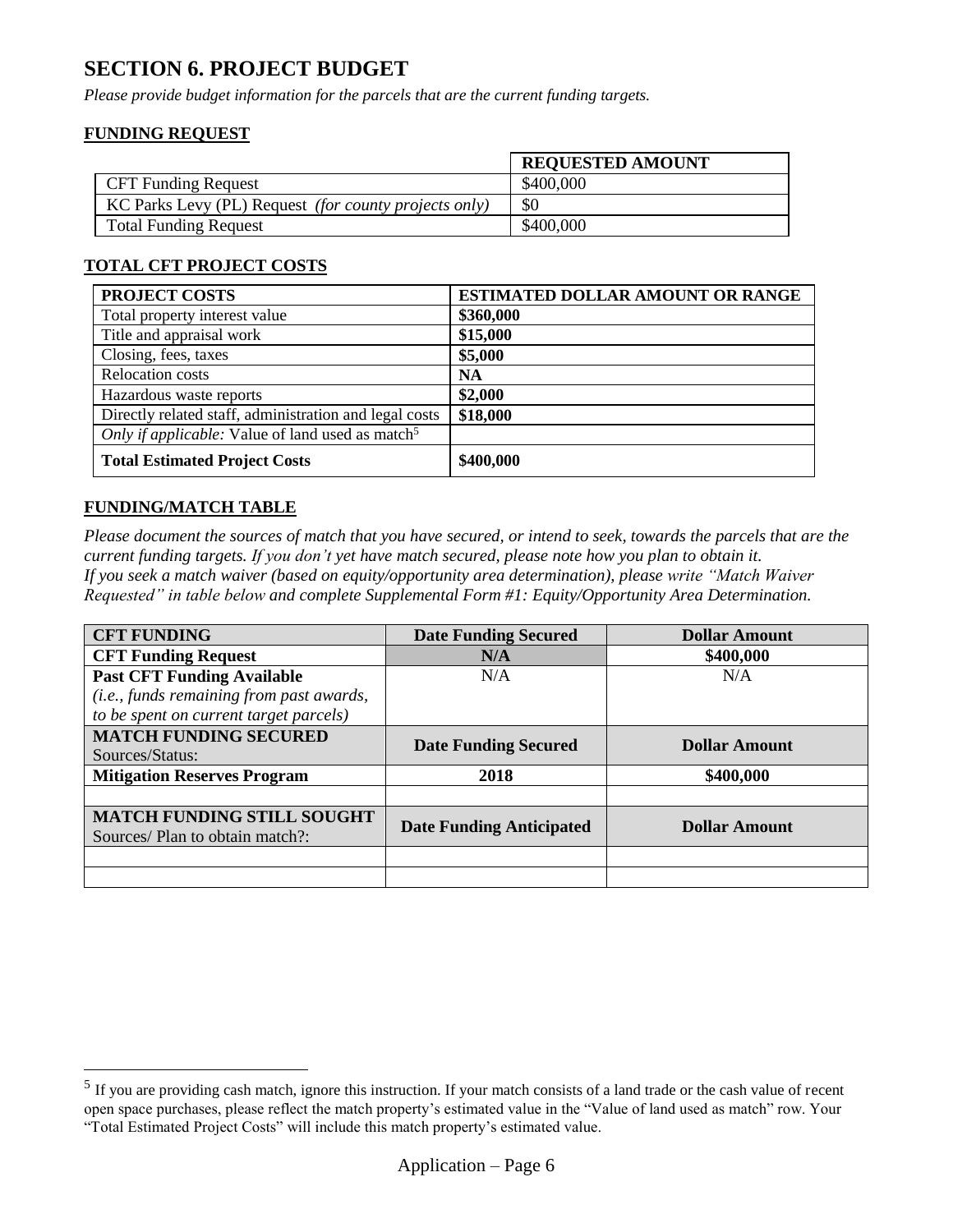## **SECTION 7. BOND FUNDING POTENTIAL (SPECIAL SECTION FOR 2019)**

*Projects applying in 2019 may be able to qualify for bond-backed Conservation Futures funds, in addition to annual awards. Criteria A through D below are factors that may make projects most competitive for bond funding. Mark the checkbox for each criterion that applies to the parcels that are the current funding targets, and briefly describe in the space below how the proposed acquisition satisfies each marked criterion. Please note, if necessary, whether certain parcels in your scope meet the criteria, but other parcels in your scope do not.* 

- $\boxtimes$  A. Acquisition can occur in late 2019 or soon thereafter
- $\Box$  B. Transaction is highly likely to be successful
- $\boxtimes$  C. Match is secured
- $\boxtimes$  D. Property acquired in fee will not be leased or sold for private benefit (i.e., leased to a private party or surplused. Note that acquisition of conservation easements, TDR easements, farm covenants where underlying fee remains in private ownership is generally acceptable.)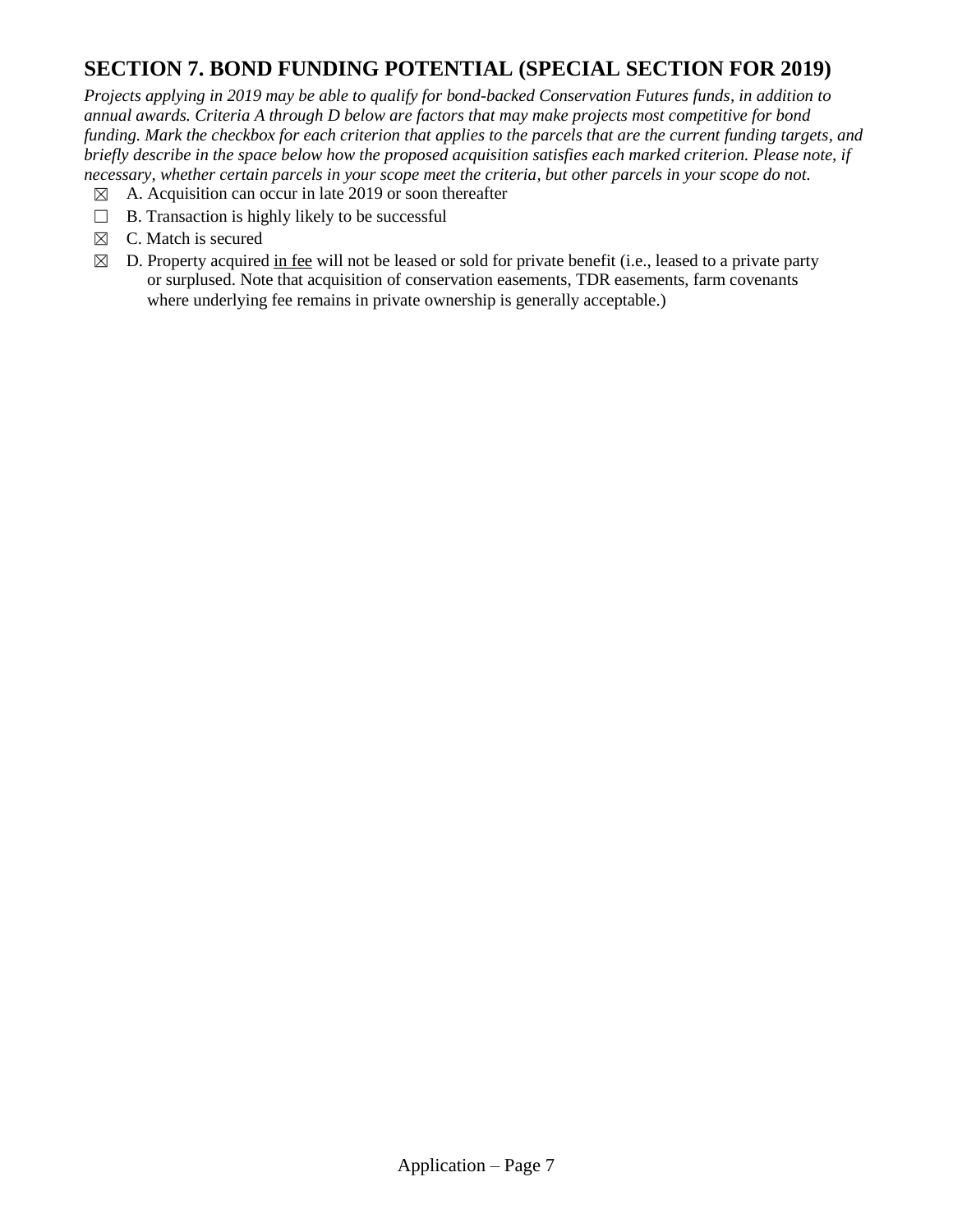

# **Cedar River Mitigation Reserves Program** Aerial Map for CFT Application (March 2019)

- - King County Land / Streets
- Publicly Owned Lands

Parcels in KC